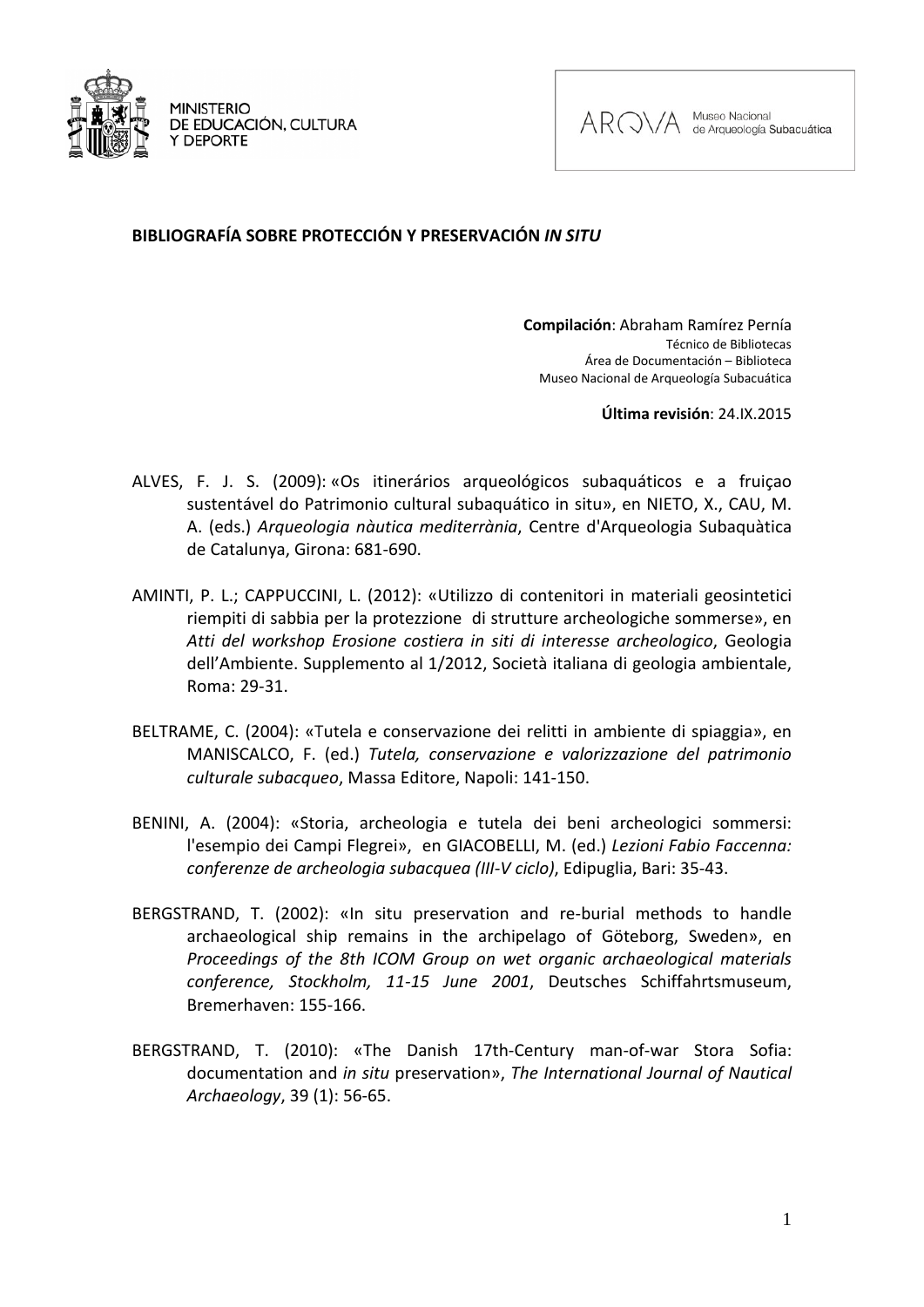

- BETHENCOURT NÚÑEZ, M.; FERNÁNDEZ-MONTBLANC, T.; IZQUIERDO, A. (2013): «Arqueomonitor: contribución de las condiciones físicas, químicas y biológicas en el deterioro y salvaguarda del patrimonio cultural subacuático: influencia sobre las velocidades de corrosión en la artillería de dos pecios asociados a la Batalla de Trafalgar (1805)», en *I Congreso de Arqueología Náutica y Subacuática Española. Cartagena, 14, 15 y 16 de marzo de 2013*, Ministerio de Educación Cultura y Deporte, Secretaría General Técnica, Subdirección General de Documentación y Publicaciones, Madrid: 1064-1079.
- BETHENCOURT NÚÑEZ, M. (2013): **«**Evaluación del estado de conservación del patrimonio arqueológico subacuático mediante las velocidades y potenciales de corrosión: protección con ánodos de sacrificio», en *IV Congreso Latinoamericano de Conservación y Restauración de Metal. Madrid, del 13 al 17 de septiembre de 2011*, Ministerio de Educación Cultura y Deporte, Madrid: 72- 79.
- BJÖRDAL, C. G.; NILSSON, T. (2008): «Reburial of shipwrecks in marine sediments: a long-term study on wood degradation», *Journal of Archaeological Science*, 35 (4): 862-872.
- BONAIUTI, R. (2003): «Conservazione dei legni bagnati "in situ": il relitto 'a' di Procchio (Isola d'Elba-Li): stato di rischio e progetto conservative», en *Atti del II Convegno Nazionale di Archeologia subacquea: Castigliocello, 7-9 set. 2001*, Edipuglia, Bari: 303-309.
- BONAIUTI, R. (2004): «Progetto di conservazione in situ del relitto romano di Procchio», *Archaeologia Maritima Mediterranea: an International Journal of Underwater Archaeology*, 1: 151-156.
- BROADWATER, J. D. (2006): «The USS Monitor: in situ preservation and recovery», en GRENIER, R., NUTLEY, D., COCHRAN, I. (eds.) *Underwater cultural heritage at risk: managing natural and human impacts*, ICOMOS, Paris: 79-81.
- BROADWATER, J. D.; NUTLEY, D. (2009): «The Management of Marine Archaeological Sites *In Situ* and Site Sustainability», *Conservation and Management of Archaeological Sites*, 11 (1): 70-77.
- CABRERA BONET, P. *et alii* (1992): «Campaña de cubrición del yacimiento subacuático de Playa de la Isla (Mazarrón, Murcia)», en RODRÍGUEZ ASENSIO, J. A. (dir.) *II Jornadas de Arqueología Subacuática en Asturias*, Servicio de Publicaciones, Universidad, Oviedo: 37-43.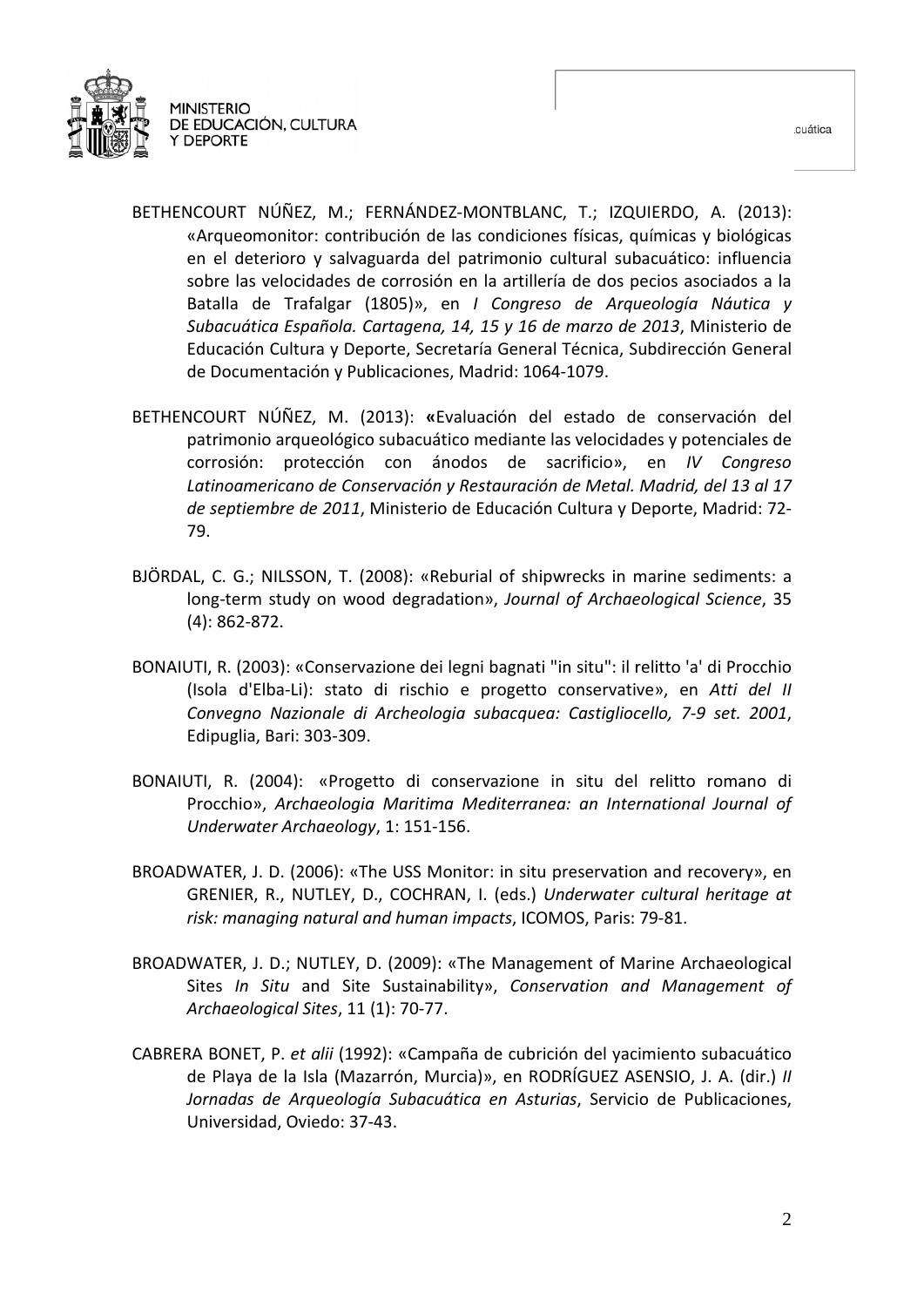



- CAPUTO, P. (2004): «Beni archeologici sommersi nel territorio della Soprintendenza per i Beni Archeologici di Napoli e Caserta: per un turismo archeologico subacqueo sostenibile», en MANISCALCO, F. (ed.) *Tutela, conservazione e valorizzazione del patrimonio culturale subacqueo*, Massa Editore, Napoli: 203- 209.
- CARPENTER, J.; GREHAN, J.; DOLS, J. (2014): «The construction of a simple sand dumping barge to aid reburial of a shipwreck site», en *Asia-Pacific Regional Conference on Underwater Cultural Heritage: proceedings, Honolulu*. Session 7: Preservation and Conservation of Wet Archaeological Materials and Site Management.
- CASTILLO BELINCHÓN, R. (2009): «Conservación in situ de yacimientos subacuáticos», en *Museos, mar y arqueología. Actas de las XII Jornadas de Museología, Cartagena, 11 a 13 Diciembre 2008*, Asociación Profesional de Museólogos de España, Madrid: 9-42. (Museo. Revista de la Asociación Profesional de Museólogos de España, vol. 14).
- CAVILLIER, G. (2003): *La tutela del patrimonio archeologico sommerso: prontuario per l'operatore di tutela*, Tirrenia-Stampatori, Torino.
- CORONEOS, C. (2006): «A cheap and effective method of protecting underwater cultural heritage», en GRENIER, R., NUTLEY, D., COCHRAN, I. (eds.) *Underwater cultural heritage at risk: managing natural and human impacts*, ICOMOS, Paris: 55-57.
- CURCI, J. (2006): «The Reburial of Waterlogged Archaeological Wood in Wet Environments», *Technical Briefs In Historical Archaeology*, 1: 21–25.
- DAVIDDE, B. (2002): «Underwater archaeological parks: a new perspective and a challenge for conservation, the Italian panorama», *The International Journal of Nautical Archaeology*, 31 (1): 83-88.
- DAVIDDE, B. (2004): **«**Methods and strategies for the conservation and museum display in situ of underwater cultural heritage», *Archaeologia Maritima Mediterranea: an International Journal of Underwater Archaeology*, 1: 137-150.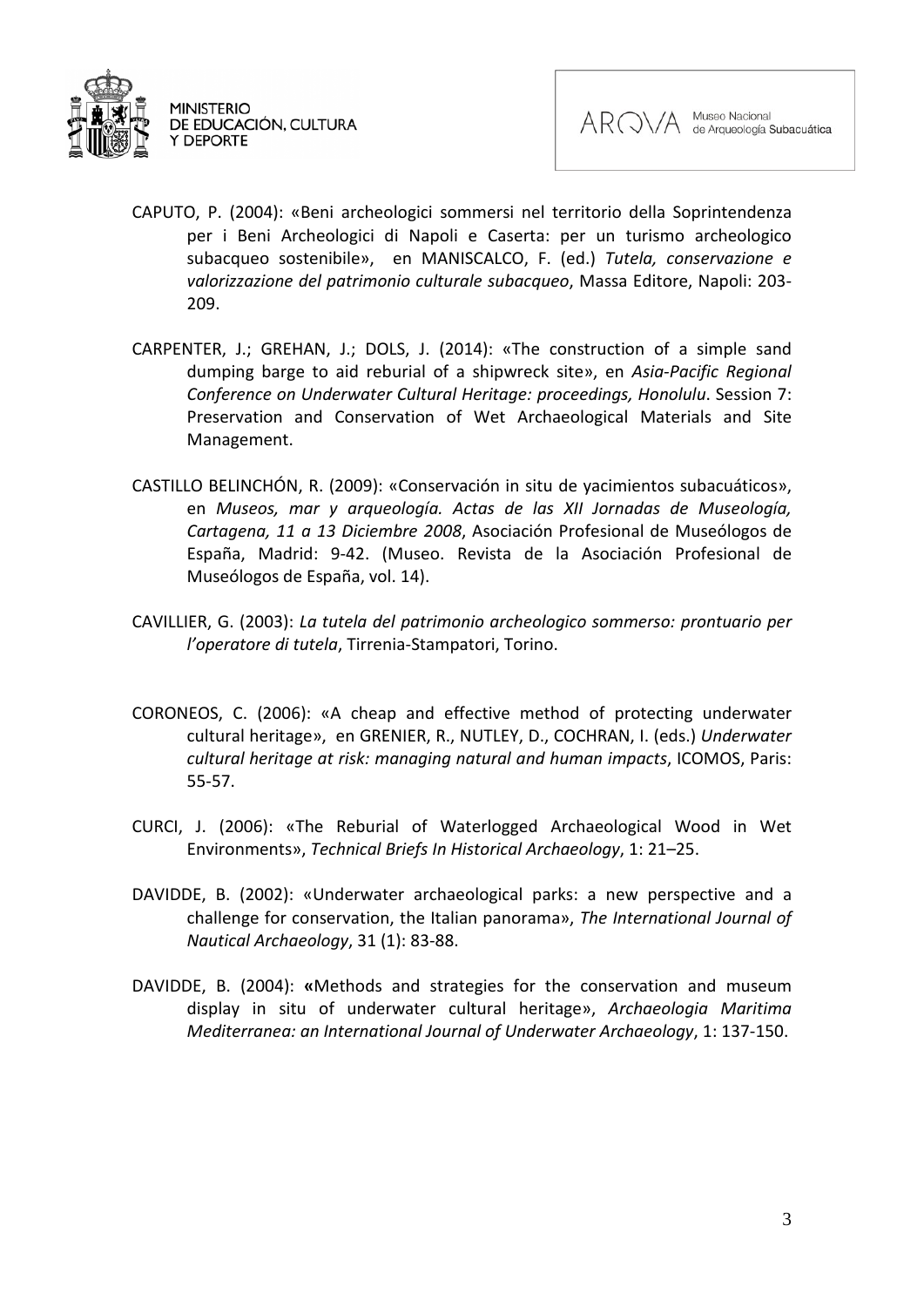



- DIX, J. *et alii* (2009): «Sedimentation-erosion modelling as a tool for underwater cultural heritage management», en MANDERS, M., OOSTING, R., BROUWERS, W. (eds.) *MACHU final report*, Educom Publishers, Rotterdam: 48-54.
- DUNKLEY, M. (2008): *Protected wreck sites at risk: a risk management handbook*, English Heritage, Portsmouth.
- FELICI, E. (2002): «La conservazione in sito», en *Archeologia subacquea: metodi, tecniche e strumenti*, Istituto Poligrafico e Zecca dello Statu, Roma: 223-229.
- FIRTH, A. (2002): *Managing archaeology underwater: a theoretical, historical and comparative perspective on society and its submerged past*, Archaeopress, Oxford.
- FLATMAN, J. (2009): «Conserving Marine Cultural Heritage: Threats, Risks and Future Priorities», *Conservation and Management of Archaeological Sites*, 11 (1): 5-8.
- GAUVIN, K. (2011): *Bringing the Intangible to Life: How Digital Media has Enabled Non-Divers and Audiences Worldwide Access to Submerged Cultural Heritage Sites*. Flinders University, Tesis doctoral.
- GJELSTRUP BJÖRDAL, C.; NILSSON, T. (2008): «Reburial of shipwrecks in marine sediments. A long term study on wood degradation», *Journal of Archaeological Science*, 35 (4): 862-872.
- GJELSTRUP BJÖRDAL, C.; NILSSON, T.; PETERSSON, R. (2007): «Preservation, storage and display of waterlogged wood and wrecks in an aquarium: "Project Aquarius"», *Journal of Archaeological Science*, 34 (7): 1169–1177.
- GODFREY, I. *et alii* (2004): «In situ preservation of archaeological materials and sites underwater», en MANISCALCO, F. (ed.) *Tutela, conservazione e valorizzazione del patrimonio culturale subacqueo*, Massa Editore, Napoli: 343-351.
- GREGORY, D. (1998): «Re-burial of timbers in the marine environment as a means of their long-term storage: experimental studies in Lynaes Sands, Denmark», *The International Journal of Nautical Archaeology*, 27 (4): 343-358.
- GREGORY, D. (2006): **«**The management of waterlogged archaeological sites in situ: research at the conservation department of the National Museum of Denmark», *Maritime archaeology newsletter from Denmark*, 21: 6-11.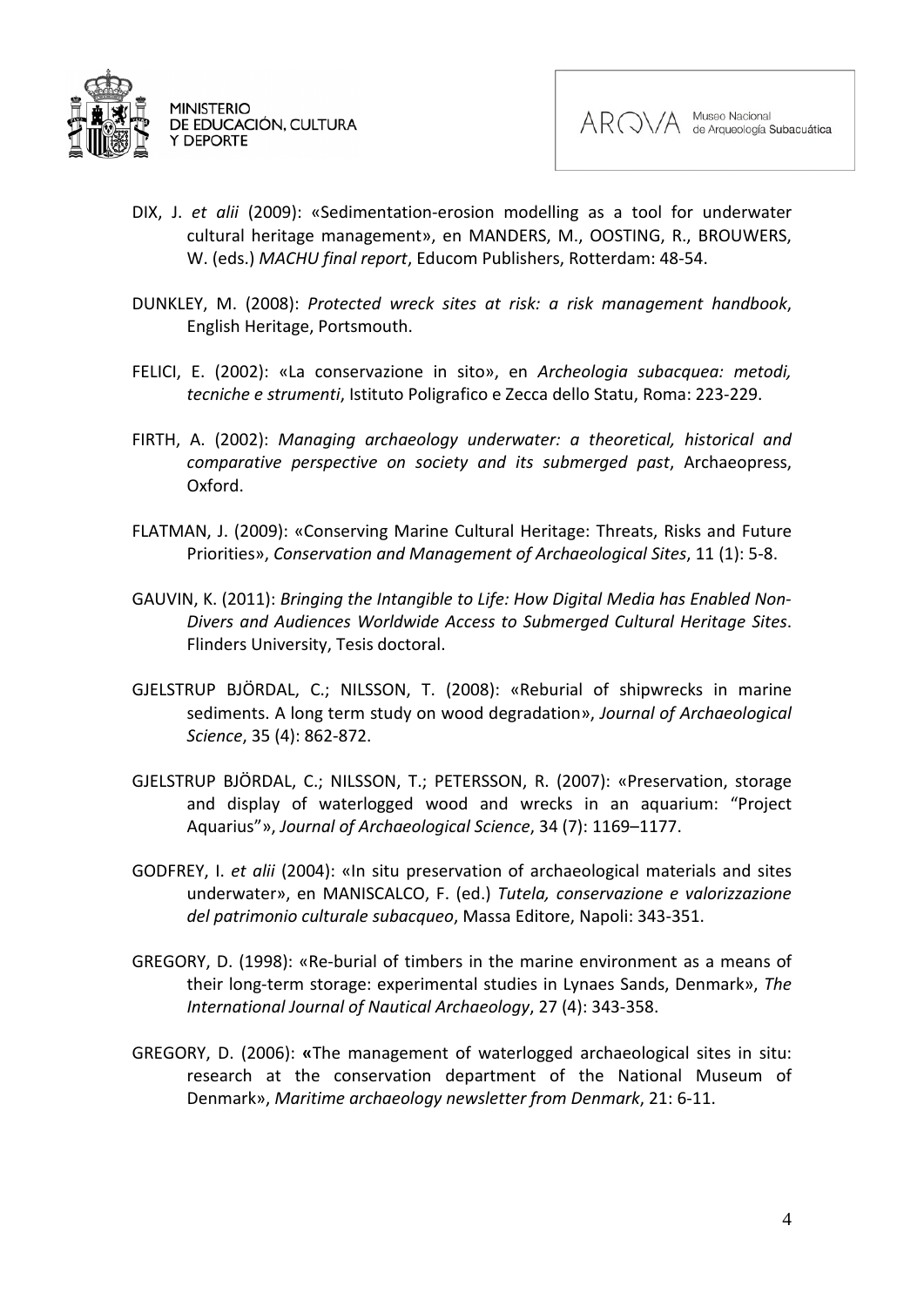



- GREGORY, D. (2009): «Aggresive shipworms eating underwater cultural heritage: new EU project to protect underwater cultural heritage from shipworm in the Baltic», *Maritime archaeology newsletter from Denmark*, 24: 19-21.
- GREGORY, D. (2009): «In situ Preservation of Marine Archaeological Sites: Out of Sight but Not Out of Mind», en RICHARDS, V., MCKINNON, J. (eds.). *In situ Conservation of Cultural Heritage: Public, Professionals and Preservation*, Flinders University, Adelaide: 1-16.
- GREGORY, D.; GJELSTRUP BJÖRDAL, C. (2012): «WreckProtect A European Project to Protect Wooden Historical Shipwrecks against Attack by Shipworm in the Baltic Sea», en STRAETKVERN, K., WILLIAMS, E. (eds.) *Proceedings of the 11th ICOM Group on Wet Organic Archaelogical Materials Conference, Greenville*: 9-14.
- GREGORY, D.; MANDERS, M. (2011): «In-situ preservation of a wreck site», en *WreckProtect. Decay and protection of archaeological wooden shipwrecks*, Archaeopress, Oxford: 107-129.
- GREGORY, D.; MATTHIESEN, H.; BJÖRDAL, C. (2002): «In situ preservation of artefacts in Nydam Mose: studies into environmental monitoring and the deterioration of wooden artefacts», en *Proceedings of the 8th ICOM Group on Wet Organic Archaelogical Materials Conference, Stockholm, 2001*, Bremerhaven: 213-223.
- GREGORY, D.; RINGGARD, R; DENCKER, J. (2009): «The use of sediment transport to facilitate the in situ stabilisation of shipwreck sites: a preliminary report», en *Proceedings of the 10th ICOM Group on Wet Organic Archaelogical Materials Conference, Amsterdam, 2007*, Amersfoort: 161-168.
- GREGORY, D. *et alii* (2008): «Reburial and analyses of archaeological remains : monitoring in the marine environment», en KARS, H., VAN HEERINGEN, R. M. (eds.) *Preserving archaeological remains in situ. Proceedings of the 3rd conference 7-9 December 2006, Amsterdam*, Institute for Geo- and Bioarchaeology, VU University, Amsterdam: 139-150.
- GRENIER, R. (1994): «The concept of the Louisbourg Underwater Museum», *The Northern Mariner*, IV (2): 3-10.
- GRENIER, R.; NUTLEY, D.; COCHRAN, I. (Eds.) (2006): *Underwater cultural heritage at risk: managing natural and human impacts*, ICOMOS, Paris.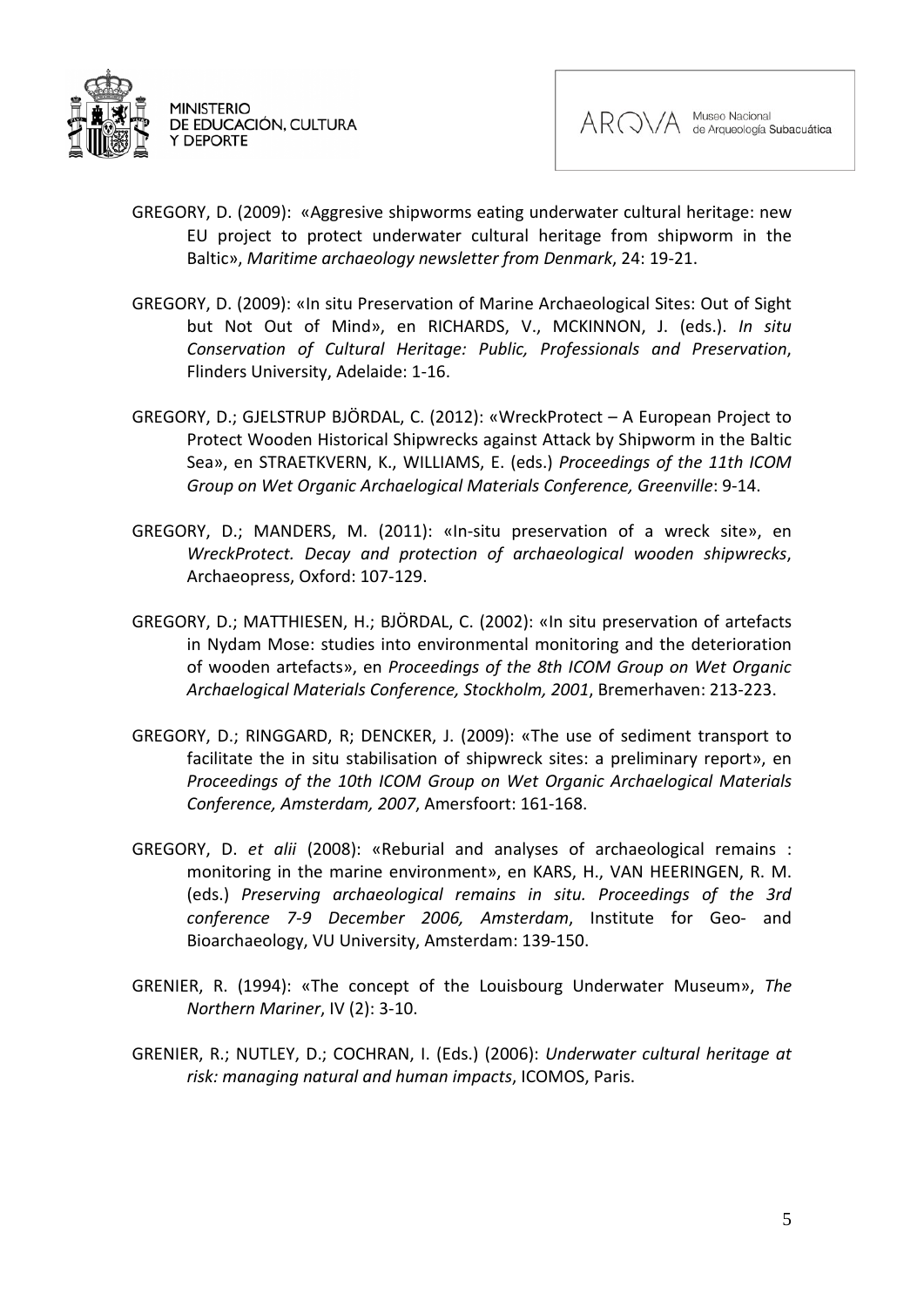

- HAFNER, A. (2008): «In situ preservation of submerged prehistoric settlements in lakes of the Alpine Region: Anti-erosion measures at sites in lake Bienne, Switzerland», en KARS, H., VAN HEERINGEN, R. M. (eds.) *Preserving archaeological remains in situ. Proceedings of the 3rd conference 7-9 December 2006, Amsterdam*, Institute for Geo- and Bioarchaeology, VU University, Amsterdam: 245-251.
- HELDTBERG, M.; MACLEOD, I. D.; RICHARDS, V. L. (2004): «Corrosion and cathodic protection of iron in seawater: a case study of the James Matthews (1841)», en *Metal 04. Proceedings of the International Conference on Metals Conservation, Canberra Australia, 4-8 october 2004*, National Museum of Australia: Canberra ACT: 75-87.
- HOGAN, D. V.; SIMPSON, P.; JONES, A. M.; MALTBY E. (2002): «Development of a protocol for the reburial of organic archaeological remains», en *Proceedings of the 8th ICOM Group on Wet Organic Archaeological Materials Conference, Stockholm, 11-15 June 2001*, Deutsches Schiffahrtsmuseum, Bremerhaven: 187- 212.
- JIMÉNEZ MELERO, M.; ALONSO VILLALOBOS, C. (2013): «La gestión de la puesta en valor in situ del patrimonio arqueológico subacuático desde la perspectiva andaluza», en *I Congreso de Arqueología Náutica y Subacuática Española: Cartagena, 14, 15 y 16 de marzo de 2013*, Ministerio de Educación Cultura y Deporte, Secretaría General Técnica, Subdirección General de Documentación y Publicaciones, Madrid: 764-774.
- JURISIC, M. (2006): «La protezione fisica dei siti archeologici sommersi del fondale marino nell'Adriatico croato», en RADIC ROSSI, I. (ed.) *Archeologia subacquea in Croazia: studi e ricerche*, Marsilio, Venecia: 147-156.
- KHAKZAD, S.; VAN BALEN, K. (2012): «Complications and Effectiveness of In Situ Preservation Methods for Underwater Cultural Heritage Sites», *Conservation and Management of Archaeological Sites,* 14 (1-4): 469-478
- LA ROCHE, D. (2003): «A review of cultural resource management experiences in presenting Canada's submerged heritage», en SPIREK, J. D., SCOTT-IRETON, D. A. (eds.) *Submerged cultural resource management: preserving and interpreting our sunken maritime heritage*, Kuwer Academic/Plenum Publishers, New York: 29-41
- LEINO, M. *et alii* (2011): «The natural environment of the shipwreck Vrouw Maria (1771) in the Northern Baltic Sea: an assessment of her state of preservation», *The International Journal of Nautical Archaeology*, 40 (1): 133-150.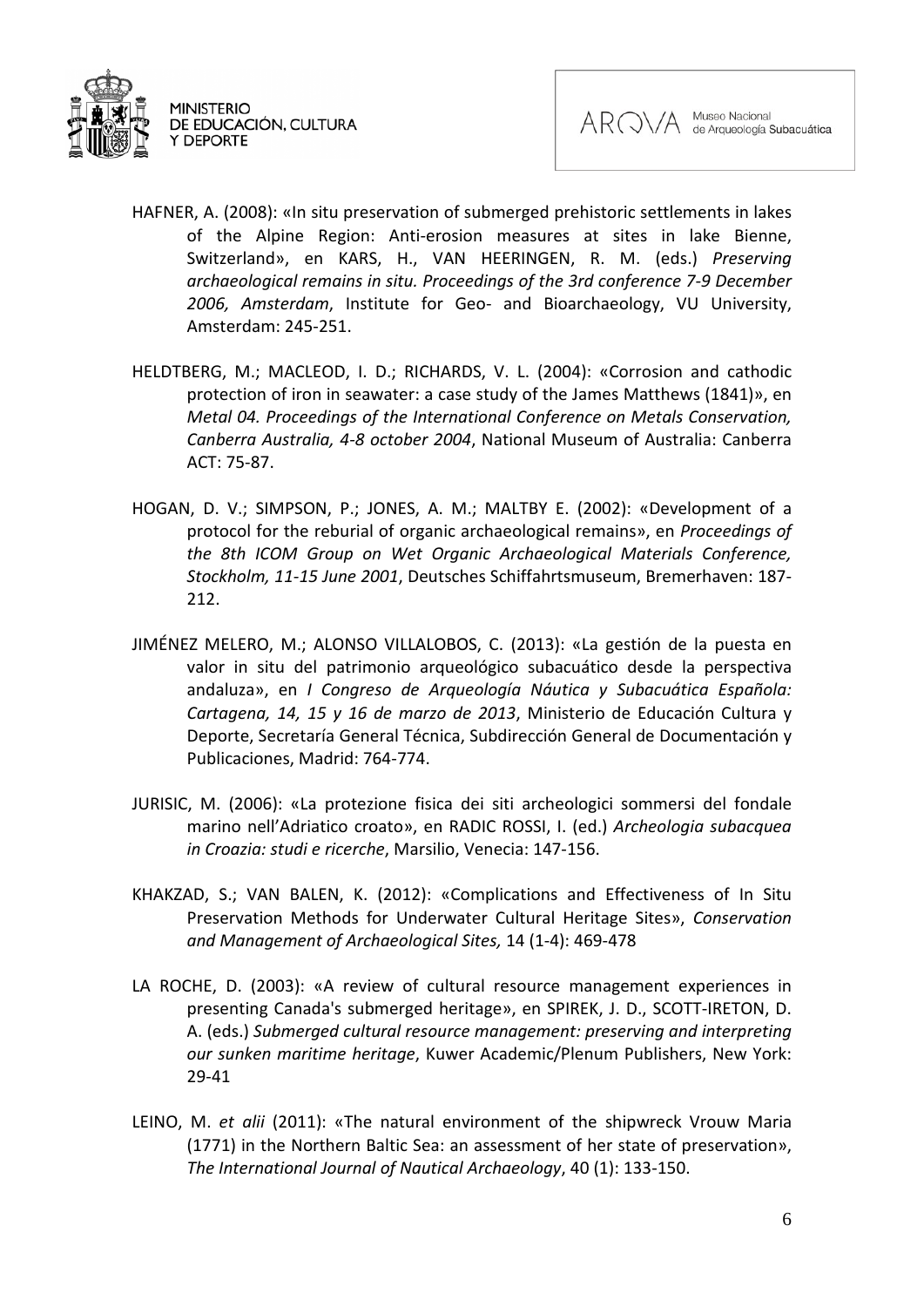



- LESHIKAR-DENTON, M. E. (1997): «Underwater cultural resource management: a new concept in the Cayman Islands», en LAKEY, D. (ed.) *Underwater archaeology*, Society for Historical Archaeology, Rockville: 33-37.
- MAARLEVELD, T. J.; GUÉRIN, U.; EGGER, B. (2013): *Manual para actividades dirigidas al Patrimonio Cultural Subacuático: directrices para el Anexo de la Convención de la UNESCO de 2001*, UNESCO, París.
- MACLEOD, I. D. (1996): «In Situ Conservation of Cannon and Anchors on Shipwrecks Sites», en ROY, A., SMITH, P. (eds.) *Archaeological Conservation and its Consequences: Preprints of the Contributions to the Copenhagen Congress, 26- 30 August 1996*, International Institute for Conservation of Historic and Artistic Works, London: 111-115.
- MACLEOD, I. D. (1998): «In-Situ Corrosion Studies on Iron and Composite Wrecks in South Australian Waters: Implications for Site Managers and Cultural Tourism», *Bulletin of the Australian Institute for Maritime Archaeology*, 22: 81-90.
- MACLEOD, I. D. (2002): «In situ corrosion measurements and management of shipwreck sites», en RUPPÉ, C. V., BARSTAD, J. C. (eds.) *International handbook of underwater archaeology*, Kluwer Academic-Plenum Publishers, New York: 697-714.
- MACLEOD, I. D. (2013): «The mechanism and kinetics of in situ conservation of iron cannon on shipwreck sites», *The International Journal of Nautical Archaeology*, 42 (2): 382-391.
- MACLEOD, I. D.; HAERVEY, P. (2014): «Management of Historic Shipwrecks Through a Combination of Significance and Conservation Assessments», *Conservation and Management of Archaeological Sites*, 16 (3): 245-267.
- MANDERS, M. (2004): «Safeguarding a site: the master-management plan», *MoSS Newsletter*, 3: 16-20.
- MANDERS, M. (2004): «Protecting Common Maritime Heritage: the Netherlands involved in two EU-projects: MoSS and BACPOLES», en MANISCALCO, F. (ed.) *Tutela, conservazione e valorizzazione del patrimonio culturale subacqueo*, Massa Editore, Napoli: 277-290.
- MANDERS, M. (2006): «The in situ protection of a Dutch colonial vessel in Sri Lankan waters», en GRENIER, R., NUTLEY, D., COCHRAN, I. (eds.) *Underwater cultural heritage at risk. Managing natural and human impacts*, ICOMOS, Paris: 58-60.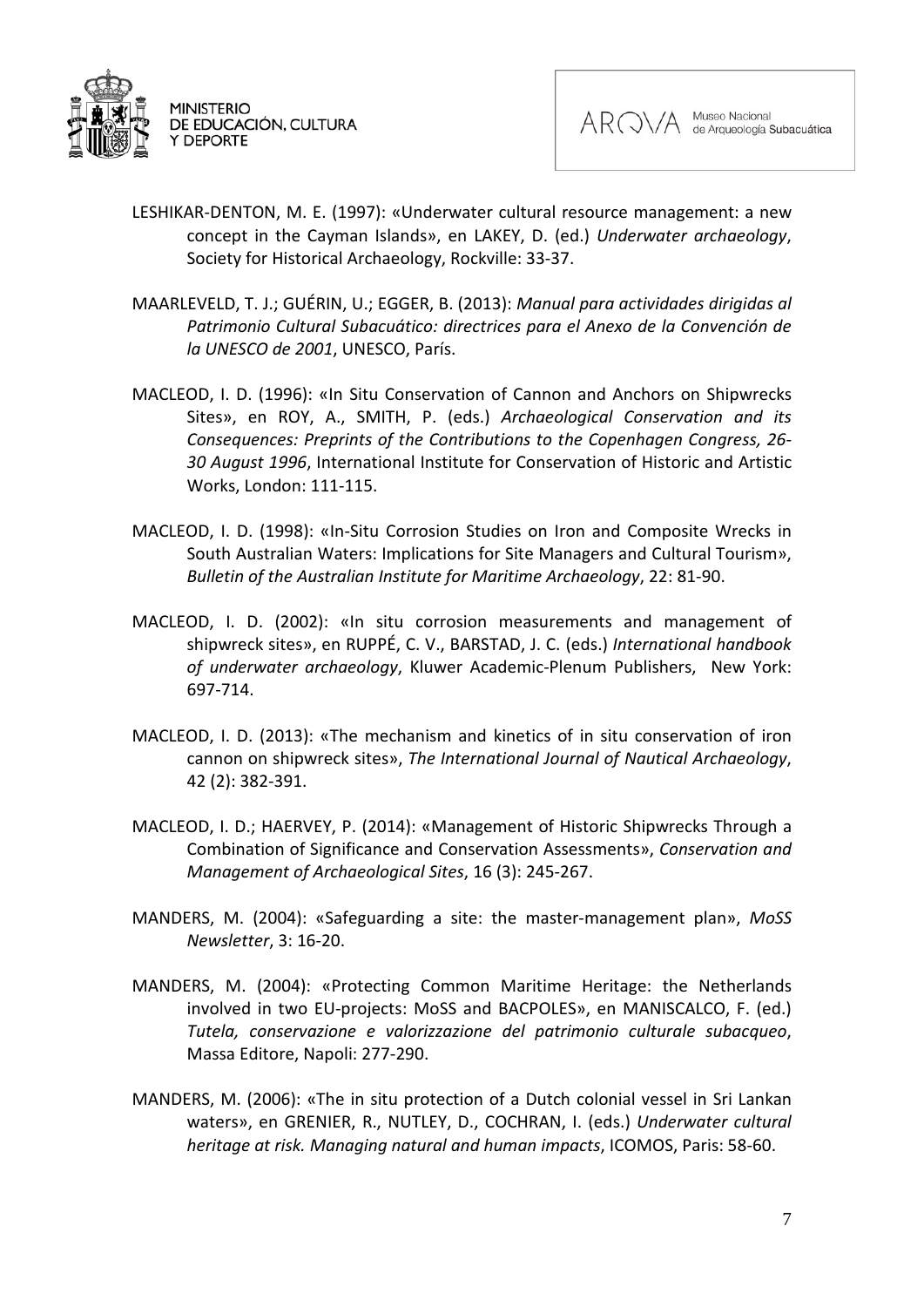



- MANDERS, M. (2006): «The in situ protection of a 17th-Century trading vessel in the Netherlands», en GRENIER, R., NUTLEY, D., COCHRAN, I. (eds.) *Underwater cultural heritage at risk. Managing natural and human impacts*, ICOMOS, Paris: 70-72.
- MANDERS, M. (2008): **«**Preservar "in situ": la opción prioritaria», *Museum International*, 240: 34-44.
- MANDERS, M. (2008): **«**Safeguarding underwater cultural heritage; towards a joined-European approach», en KARS, H., VAN HEERINGEN, R. M. (eds.) *Preserving archaeological remains in situ. Proceedings of the 3rd conference 7-9 December 2006, Amsterdam*, Institute for Geo- and Bioarchaeology, VU University, Amsterdam: 303-309.
- MANDERS, M. (2012): «In situ preservation», en *Training Manual for the UNESCO Foundation Course on the Protection and Management of Underwater Cultural Heritage in Asia and the Pacific*, Unit 9, Unesco, Bangkok.
- MANDERS, M., GREGORY, D. J. y RICHARDS, V. (2008): «The *in situ* preservation of archaeological sites underwater: an evaluation of some techniques», en MAY, E., JONES, M. y MITCHELL, J. (eds.) *Heritage microbiology and science. Microbes, monuments and maritime materials*, Royal Society of Chemistry, Cambridge, 179-203.
- MANDERS, M.; MAARLEVELD, T. J. (2006): «Managing the maritime heritage under water: the choices we face», *Berichten van de Rijksdienst voor het Oudheidkundig Bodemonderzoek*, 46: 127-139.
- MANDERS, M. *et alii* (2004): «The physical protection of a 17th century VOC shipwreck in Sri Lanka», *Current Science*, 86 (9): 1251-1255.
- MESIC, J. (2004): «Protezione del patrimoniioo culturale subacqueo in Croazia», en MANISCALCO, F. (ed.) *Tutela, conservazione e valorizzazione del patrimonio culturale subacqueo*, Massa Editore, Napoli: 243-248.
- MIHOLJEK, I. (2008): «The Project of underwater archaeological park in Cavtat», en RADIC ROSSI, I., GASPARI, A., PYDYN, A. (eds.) *Proceedings of the 13th Annual Meeting of the European Association of Archaeologists (Zadar, Croatia, 18-23 September 2007): Session, Underwater Archaeology*, Hrvatsko arheolosko drutsvo, Zagreb: 61-67.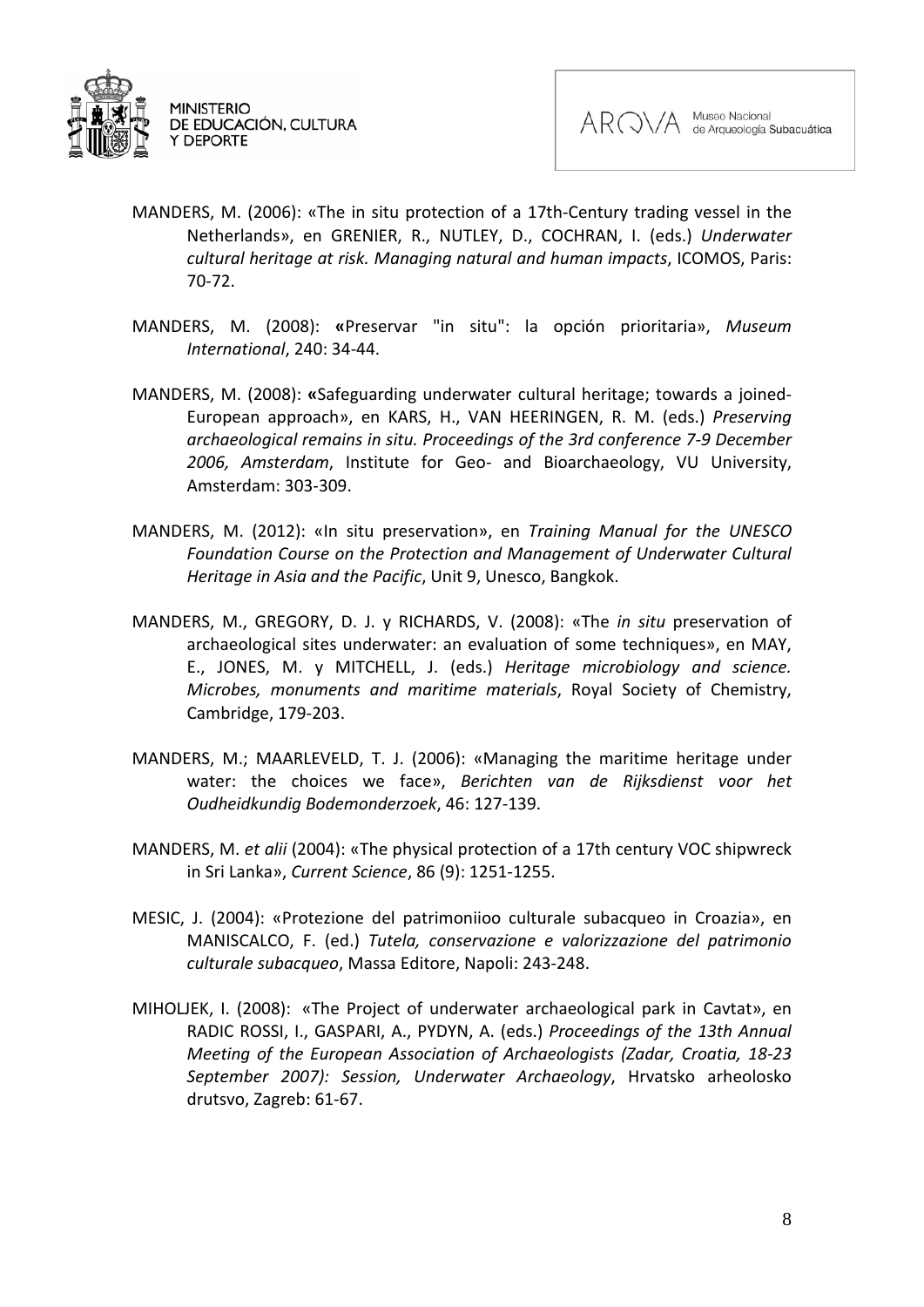



- MINIERO FORTE, P. (2007): «Il parco sommerso di Baia: da sito archeologico ad area marina protesta», en GRAVINA, F. (ed.) *Comunicare la memoria del Mediterraneo*, Centre Jean Bérard/Centre Camille Jullian, Naples/Aix-en-Provence: 197-204.
- MIÑANO DOMÍNGUEZ, A.; FERNÁNDEZ MATALLANA, F.; CASTILLO BELINCHÓN, R. (2012): «Actuaciones de documentación y comprobación del estado de conservación del barco Mazarrón-2 y de su estructura de protección», en *Actas de las Jornadas de ARQUA 2011: Cartagena, 3 y 4 de diciembre de 2011*, Ministerio de Educación, Cultura y Deporte, Subdirección General de Documentación y Publicaciones, Madrid: 158-164.
- MORNET, O. *et alii* (2012): «Balisage de protection des épaves historiques de la baie de Saint-Pierre de La Martinique», *[Bulletin de l'A.I.S.M](http://www.refdoc.fr/?traduire=en&FormRechercher=submit&FormRechercher_Txt_Recherche_name_attr=listeTitreSerie:%20(Bulletin%20de%20l)*, 3: 18-22 .
- NEGUERUELA MARTÍNEZ, I. (2000): «Protection of shipwrecks: the experience of the Spanish National Maritime Archaeological Museum», en MOSTAFA, M. H., GRIMAL, N., NAKASHIMA, D. (eds.) *Underwater archaeology and coastal management*, UNESCO, Paris: 111-116.
- NEGUERUELA MARTÍNEZ, I. (2000): «Managing the maritime heritage: The National Maritime Archaeological Museum and National Centre for Underwater Research», *The International Journal of Nautical Archaeology*, 29 (2): 179-198.
- NEGUERUELA MARTÍNEZ, I. (Dir.) (2001): *Conferencia Euromediterránea de responsables de la gestión del Patrimonio Arqueológico Subacuático*, Programme EUROMED HERITAGE de la Comission Européenne.
- NIETO, X. (2007): «Problemática de la visita pública de los yacimientos arqueológicos subacuáticos: el caso del puerto de Ampurias», en GRAVINA, F. (ed.) *Comunicare la memoria del Mediterraneo*, Centre Jean Bérard/Centre Camille Jullian, Naples/Aix-en-Provence: 125-130.
- NITTER, M.; ELVESTAD, E.; SELSING, L. (2013): **«**Maritime site protection and the fetch method: an example from Rogaland, Norway», *The International Journal of Nautical Archaeology*, 42 (1): 87-102.
- NYSTRÖM, I. (2002): «Underwater cultural heritage management in Western Sweden: preventive conservation and re-burial of finds», en *Proceedings of the 8th ICOM Group on Wet Organic Archaelogical Materials Conference, Stockholm, 2001*, Bremerhaven: 167-174.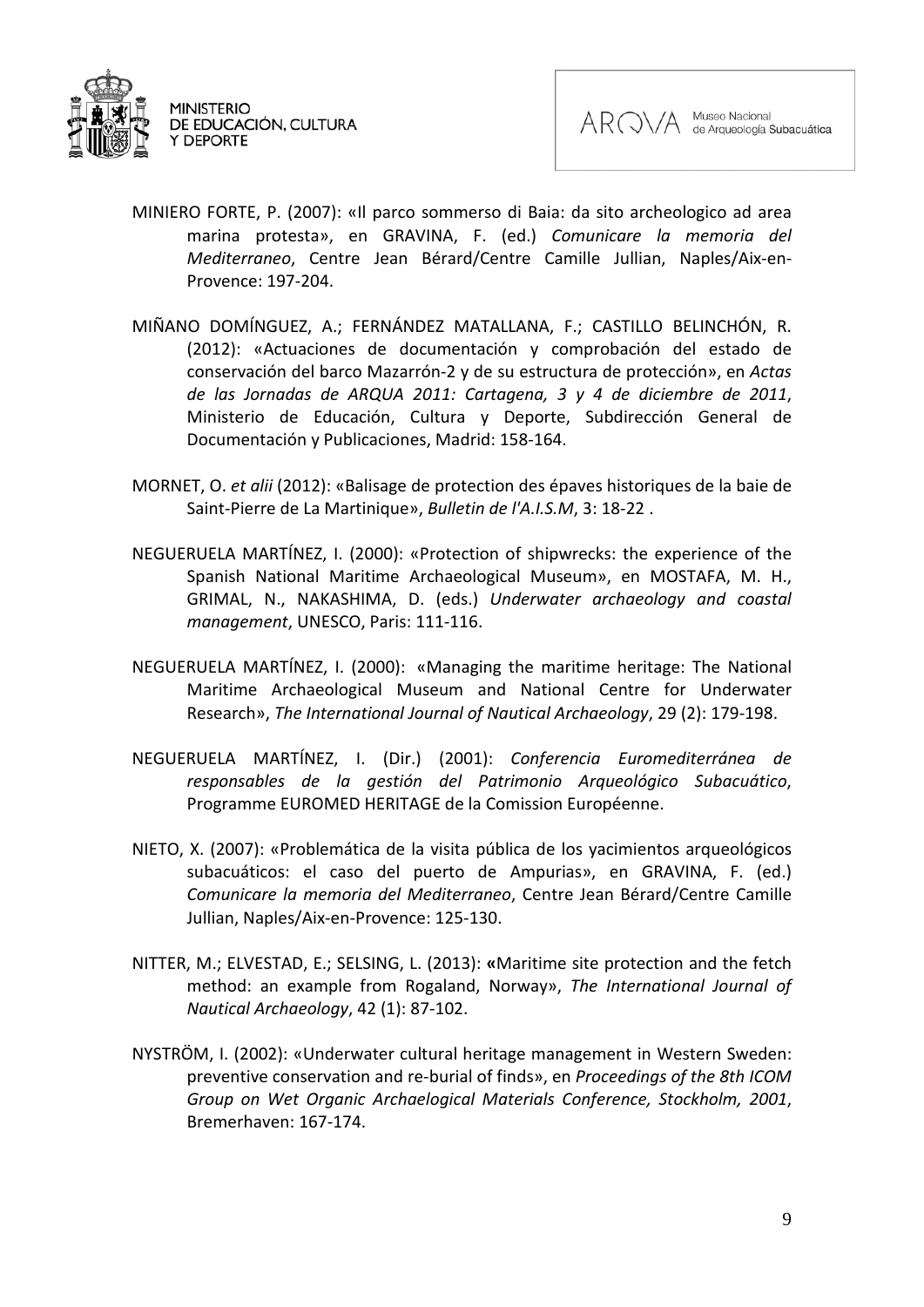



- NYSTRÖM, I. *et alii* (2012): «Reburial and Analyses of Archaeological Remains The RAAR Project. Phase II – Project Status and New Findings», en STRAETKVERN, K., WILLIAMS, E. (eds.) *Proceedings of the 11th ICOM Group on Wet Organic Archaelogical Materials Conference, Greenville*: 23-47.
- ORTMANN, N. (2009): *Exploring Practitioners' Attitudes Towards In Situ Preservation and Storage for Underwater Cultural Heritage*, Flinders University, Tesis doctoral.
- ORTMANN, N. (2009): «Developing Methodology for Understanding In Situ Preservation and Storage from a Practitioner Perspective», en RICHARDS, V., MCKINNON, J. (eds.). *In situ Conservation of Cultural Heritage: Public, Professionals and Preservation*, Flinders University, Adelaide: 17-31.
- OXLEY, I. (1990): «Factors affecting the preservation of underwater archaeological sites», *The International Journal of Nautical Archaeology and Underwater Exploration*, 19 (4): 340-341.
- OXLEY, I. (1996): «The in-situ preservation of underwater sites», en *Preserving Archaeological Remains in situ. Proceedings of the Conference of 1st-3rd April 1996*, Museum of London, Archaeology Service, London: 159-173.
- OXLEY, I. (2001): «Towards the integrated management of Scotland's cultural heritage: examining historic shipwrecks as marine environmental resources», *World Archaeology*, 32 (3): 413-426.
- OXLEY, I.; GREGORY, D. (2002): «Site management», en RUPPÉ, C. V., BARSTAD, J. C. (eds.) *International handbook of underwater archaeology*, Kluwer Academic-Plenum Publishers, New York: 715-725.
- PALMA, P. (2008): «Monitoring of shipwreck sites: the English experience of in situ monitoring of the degradation progresses of a marine site with specific attention to woodborers attack», en KARS, H., VAN HEERINGEN, R. M. (eds.) *Preserving archaeological remains in situ. Proceedings of the 3rd conference 7-9 December 2006, Amsterdam*, Institute for Geo- and Bioarchaeology, VU University, Amsterdam: 37-45.
- PALMA, P. *et alii* (2011): «The Swash Channel wreck: in situ protection and preservation, en EK, M. (ed.) *Shipwrecks 2011. Chemistry and preservation of waterlogged wooden shipwrecks*, Royal Institute of Technology, Stockholm: 44- 49.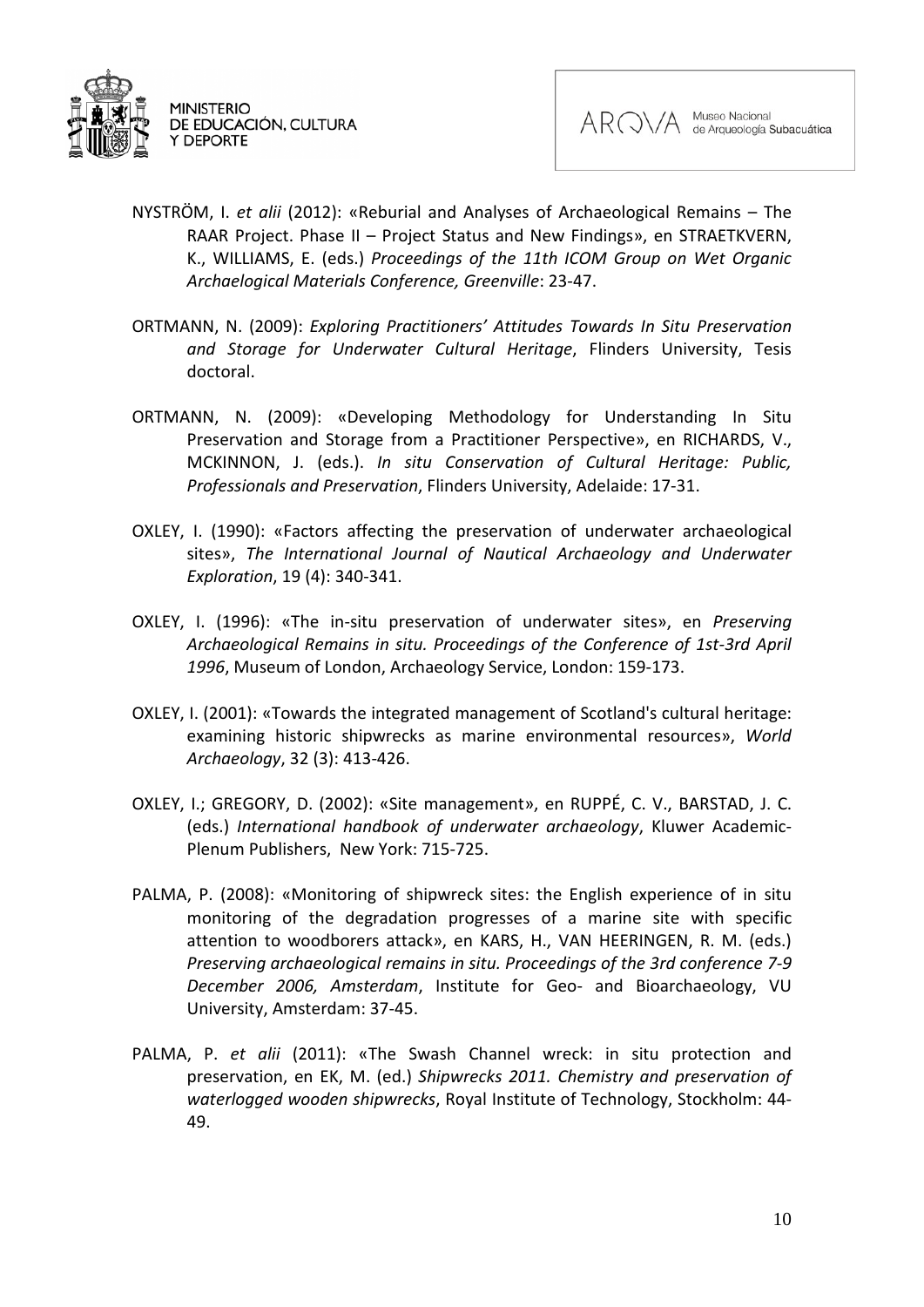



- PANTER, I. (2006): «In situ preservation versus active conservation: are we prepared for the deluge?», en SATCHELL, J., PALMA, P. (eds.) *Managing the Marine Cultural heritage: defining, accessing and managing the resource,* CBA research Report 153, Council for British Archaeology, Oxford: 59-62.
- PEACOCK, E.; SKOGLUND, F.; FASTNER, J. (2012): «Deepwater preservation and management of Archaeological sites: Outlining the DePMAS Project», en STRAETKVERN, K., WILLIAMS, E. (eds.) *Proceedings of the 11th ICOM Group on Wet Organic Archaelogical Materials Conference, Greenville*: 1-7.
- PEACOCK, E. *et alii* (2008): «The Marstrand reburial project: overview, phase 1 and future work», en KARS, H., VAN HEERINGEN, R. M. (eds.) *Preserving archaeological remains in situ. Proceedings of the 3rd conference 7-9 December 2006, Amsterdam*, Institute for Geo- and Bioarchaeology, VU University, Amsterdam: 253-263.
- PESIC, M. (2014): «*In situ* protection of Underwater Cultural Heritage», en BEKIC, L. (ed.) *Conservation of underwater archaeological finds. Manual*, International Centre for Underwater Archaeology in Zadar, Zadar: 97-107.
- PETRIAGGI, R. (2001): «Recupero, o quali altre scelte nel caso dei relitti antichi?», en GIANFROTTA, P. A., MANISCALCO, F. (eds.) *Forma maris. Forum internazionale di archeologia subacquea, Pozzuoli, 22-24 settembre 1998*, Massa, Napoli: 149- 152.
- PETRIAGGI, R. (2004): «An experimental conservation treatment on the mosaic floor and perimeter walls of room n. 1 of the so called "Villa con ingresso a Protiro" in the Underwater Archaeological Park of Baia (Naples)», *Archaeologia Maritima Mediterranea: an International Journal of Underwater Archaeology*, 1: 109-126.
- PETRIAGGI, R.; DAVIDDE, B. (2007): «Il cantiere archeologico subacqueo: scavo, pronto intervento conservativo. Metodi e tecniche di lavoro», en *Archeologia sott'acqua. Teoria e pratica*, Fabricio Serra Editore, Pisa-Roma: 215-250.
- POMEY, P. (1998): «Remarques sur la conservation "in situ" du bois de quelques épaves antiques de Méditerranée», en Actes de la 7ème conférence du Groupe de Travail Matériaux Archéologiques Organiques humides de l´ICOM-CC, ARC-Nucléart CEA/Grenoble, Grenoble: 53-57.
- POURNOU, A. (2001): «Biodeterioration dynamics of marine wreck-sites determine the need for their "in situ" protection: Technical Communication», *The International Journal of Nautical Archaeology*, 30 (2): 299-305.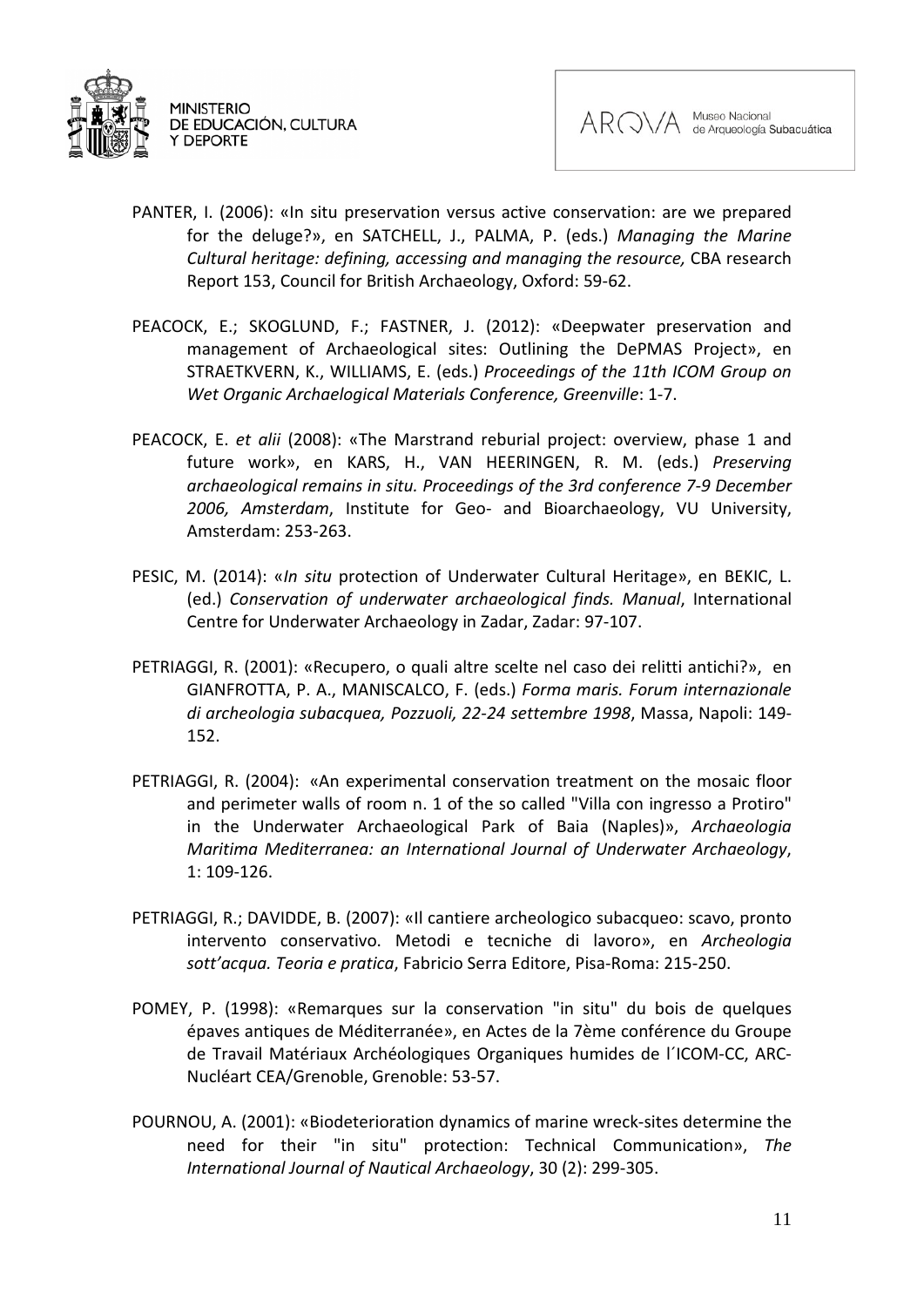



- POURNOU, A.; JONES, A. M.; MOSS, S. T. (1998): «In situ protection of the Zakynthos wreck», en *Proceedings of the 7th ICOM-CC working group on wet organic archaeological materials conference, Grenoble, France*, Arc-Nucléart, Grenoble: 58-64.
- RABAN, A. (1992): «Archaeological park for divers at Sebastos and other submerged remnants in Caesarea Maritima, Israel», *The International Journal of Nautical Archaeology*, 21 (1): 27-35.
- RICHARDS, V. (2011): «In situ preservation : application of a process based approach to the management of underwater cultural heritage», en *Asia-Pacific Regional Conference on Underwater Cultural Heritage. Proceedings*, Manila: 769-785.
- RICHARDS, V.; MACLEOD, I. D.; VETH, P. (2014): «The Australian Historic Shipwreck Preservation Project: In-situ preservation and long-term monitoring of the Clarence (1850) and James Matthews (1841) shipwreck sites», en *Asia-Pacific Regional Conference on Underwater Cultural Heritage. Proceedings*, Honolulu: Session 7: Preservation and Conservation of Wet Archaeological Materials and Site Management.
- RICHARDS, V. *et alii* (2009): «In-situ Monitoring and Stabilisation of the James Matthews Shipwreck Site», en *Proceedings of the 10th ICOM Group on Wet Organic Archaelogical Materials Conference, Amsterdam, 2007*, Amersfoort: 113-159.
- RICHARDS, V. *et alii* (2012): «Reburial and Analyses of Archaeological Remains in the Marine Environment — Investigations into the Effects on Metals», *Conservation and Management of Archaeological Sites*, 14 (1/4): 35-47.
- SATCHELL, J.; PALMA, P. (Eds.): *Managing the marine cultural heritage: defining accesing and managing the resource*, CBA Research Report 153, Council of British Archaeology, York.
- SECCI, M. (2011): «Protection Versus Public Access: Two Concepts Compared within the Italian Underwater Cultural Heritage Management System», *Journal of Maritime Archaeology*, 6 (2): 113-128.
- SELVAGGIO, P. *et alii* (2009): «Ecofriendly protection from biofouling of the monitoring system at Pantelleria's Cala Gadir underwater archaeological site, Sicily», *The International Journal of Nautical Archaeology*, 38 (2): 417-421.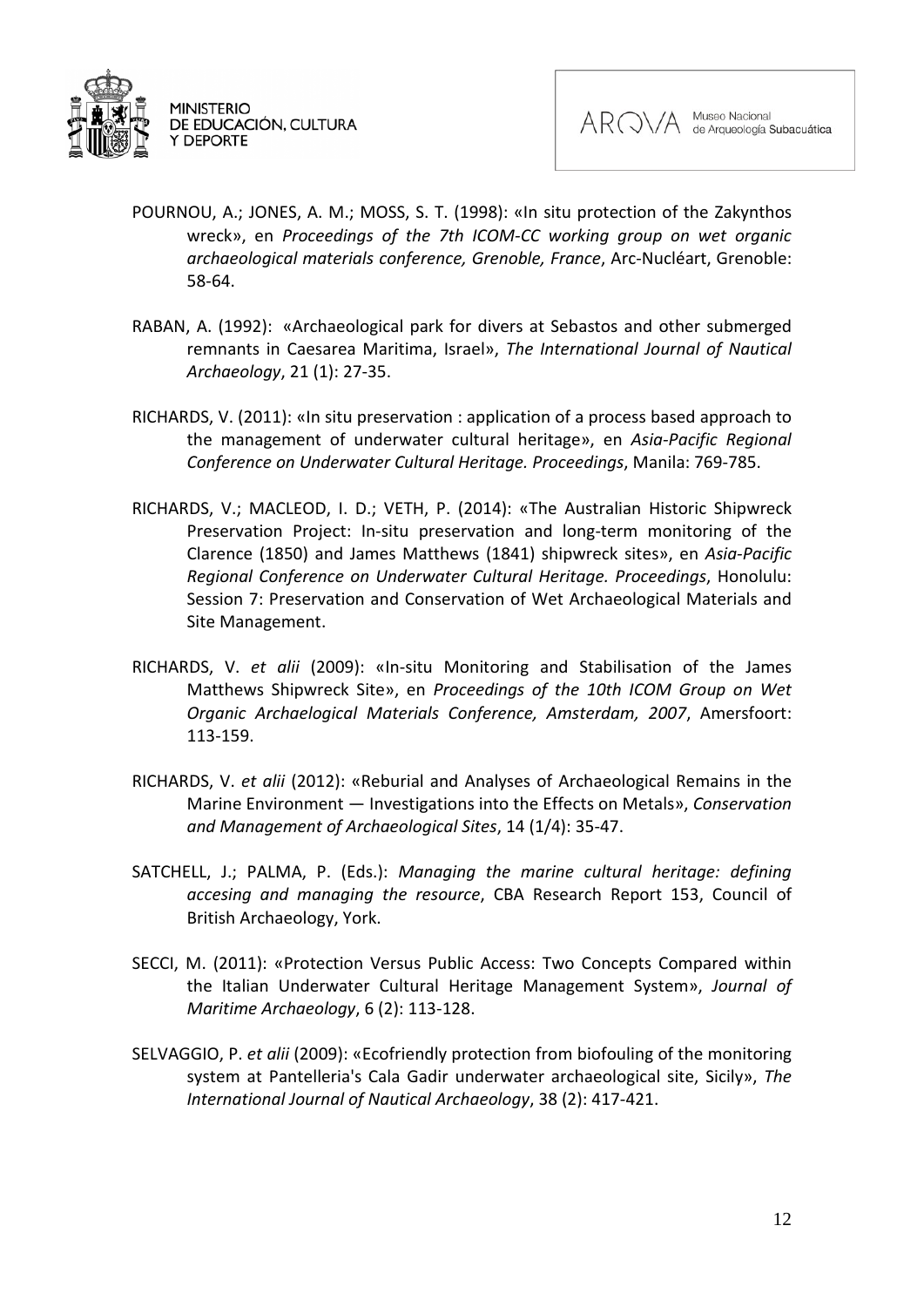



- SHEFI, D. (2011): «Legally in situ: legislative allowance for the practical application of in situ preservation pertaining to marine archaeological materials», en *Asia-Pacific Regional Conference on Underwater Cultural Heritage. Proceedings*, Manila: 991-1001.
- SHEFI, D.; VETH, P. (2015): «A Critical Analysis and Philosophical Review of 'Rapid Reburial': the Clarence Project», *The International Journal of Nautical Archaeology*, 44 (2): 371-381.
- SPIREK, J. D.; SCOTT-IRETON, D. A. (Eds.): *Submerged cultural resource management: preserving our sunken maritime heritage*, Springer, New York.
- SPOONER, S. Q. (2004): «Protecting the Caribbean's Historic Shipwrecks. A New Model for Success», en MANISCALCO, F. (ed.) *Tutela, conservazione e valorizzazione del patrimonio culturale subacqueo*, Massa Editore, Napoli: 331-341.
- STANIFORTH, M. (2006): «In situ site stabilization: the William Salthouse case study» en GRENIER, R., NUTLEY, D., COCHRAN, I. (eds.) *Underwater cultural heritage at risk: managing natural and human impacts*, ICOMOS, Paris: 52-54.
- STANIFORTH, M.; SHEFI, D. (2010): «Protecting underwater cultural heritage: A review of *In situ* preservation approaches to underwater cultural heritage and some directions for the future», en *2010 World Universities Congress Proceedings Volume II,* Canakkale Onseklz Mart University, Cannakale: 1546-1552.
- STEWART, J.; MURDOCK, L. P.; WADDELL, P. (1995): **«**Reburial of the Red Bay wreck as a form of preservation and protection of the historic source», en *Materials issues in art and archaeology IV, Symposium held May 16-21, 1994, Cancun*, *Mexico*, Materials Research Society, New York: 791-805.
- STEYNE, H. (2009): «Cegrass™, Sand and Marine Habitats: A Sustainable Future for theWilliam Salthouse Wreck», en RICHARDS, V., MCKINNON, J. (eds.) *In situ Conservation of Cultural Heritage: Public, Professionals and Preservation*, Flinders University, Adelaide: 40-49.
- XIURUN, G. (2011): «Baiheliang ancient hydrologic inscription: Nº 1 ancient hydrometric station in the world and in-situ underwater protection project», en *2010 International Meeting on Protection, Presentation and Valorisation of Underwater Cultural Heritage*, *Chongqing, China: Proceedings*, Cultural Relic Press, Beijing: 309-340.